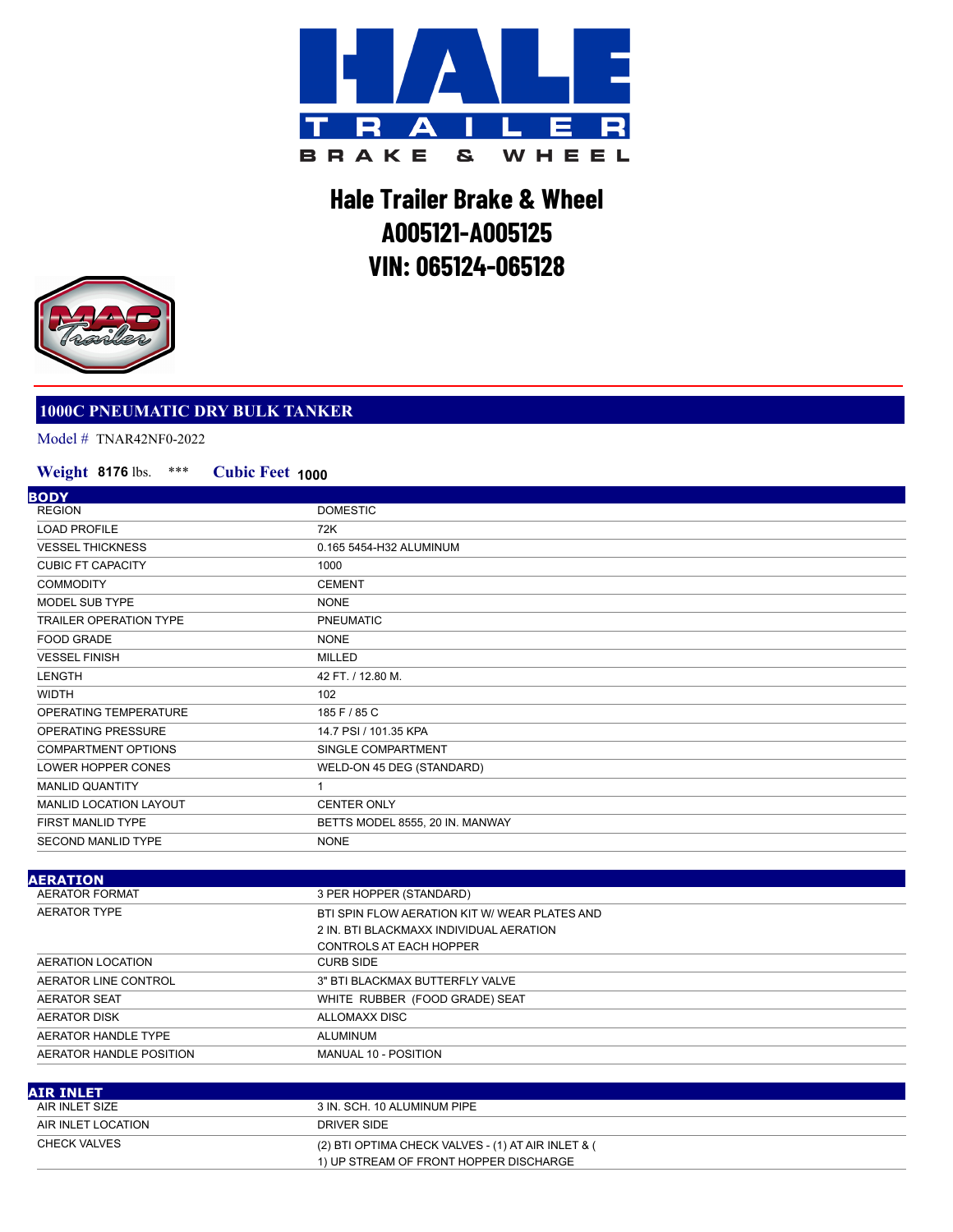| <b>PROP / PRES CONTROL VALVE</b> |                                 |
|----------------------------------|---------------------------------|
| CONTROL VALVE HOUSING            | 3" BTI BLACKMAX BUTTERFLY VALVE |
| CONTROL VALVE DISK               | ALLOMAXX DISC                   |
| CONTROL VALVE HANDLE TYPE        | ALUMINUM                        |
| CONTROL VALVE HANDLE POSITION    | MANUAL 10 - POSITION            |

| 3" BTI BLACKMAX BUTTERFLY VALVE |
|---------------------------------|
| ALLOMAXX DISC                   |
| WHITE RUBBER (FOOD GRADE) SEAT  |
| ALUMINUM                        |
| MANUAL 10 - POSITION            |
| DRIVER SIDE FRONT               |
| $15$ P.S.I.                     |
|                                 |

| <b>TOP AIR</b>                     |             |
|------------------------------------|-------------|
| AIR VALVE HOUSING<br><b>TOP</b>    | <b>NONE</b> |
| <b>TOP L</b><br>. LOCATION<br>.INE | <b>NONE</b> |

## **PRODUCT & DISCHARGE**

| FRODOGI G DISCHARGE                  |                                           |
|--------------------------------------|-------------------------------------------|
| <b>PRODUCT / DISCHARGE LINE SIZE</b> | 4 IN                                      |
| PRODUCT / DISCHARGE LINE MATERIAL    | ALUMINUM                                  |
| PRODUCT / LINE MATERIAL GAUGE        | SCHD.40                                   |
| PRODUCT VALVE SIZE                   | 5" BTI BLACKMAXX BUTTERFLY VALVES         |
| PRODUCT VALVE SEAT                   | WHITE RUBBER (FOOD GRADE) SEAT            |
| PRODUCT VALVE DISK                   | ALLOMAXX DISC                             |
| PRODUCT LINE CONNECTION              | GROOVE TO GROOVE CLAMPS AT FRONT AND REAR |
| <b>CLAMPS</b>                        | WORM GEAR CLAMPS W/ RUBBER SLEEVES        |
|                                      | <b>BETWEEN HOPPERS</b>                    |
| PRODUCT VALVE HANDLE TYPE            | ALUMINUM                                  |
| PRODUCT VALVE HANDLE POSITION        | <b>MANUAL 5 - POSITION</b>                |
| PRODUCT TEE TYPE                     | 5 X 4 ALUMINUM STRAIGHT TEE               |
| REAR DISCHARGE LOCATION              | EXTEND THROUGH AXLES TO REAR              |
| NO. OF GAUGE ENCLOSURE               |                                           |
| <b>GAUGE LOCATION</b>                | Driver Side - Rear - Forward of Tandem    |

| <b>PRIMARY AXLES</b>                        |                                                  |
|---------------------------------------------|--------------------------------------------------|
| MODEL                                       | TANDEM                                           |
| NO. OF PRIMARY AXLES                        | $\overline{2}$                                   |
| <b>SUSPENSION</b>                           | HEND. INTRAAX AAT W/ RAISED AXLE - TP SPINDLE    |
| <b>AXLES</b>                                | 77.5" AXLES                                      |
| LIFT KIT                                    | <b>NONE</b>                                      |
| LIFT CONTROLS                               | <b>NONE</b>                                      |
| <b>WHEEL END PACKAGE</b>                    | YES (HXL5)                                       |
| <b>BRAKES</b>                               | 7 IN. XL, W/ 30-30 CHAMBERS                      |
| <b>CAM GUARDS</b>                           | <b>HEND. INTRAAX</b>                             |
| <b>HUB AND DRUM</b>                         | CENT W/ DURALITE HUB HP OB 10 STUD TP, LS, 7 IN. |
| <b>TIRES</b>                                | <b>GENERAL RA 11R 22.5 16 PLY</b>                |
| <b>WHEELS</b>                               | ALUMINUM HP 22.5X8.25 - ALL POLISHED (XP)        |
| PRIMARY AXLE TIRE INFLATION SYSTEM          | <b>NONE</b>                                      |
| <b>PREP AXLES FOR TIRE INFLATION SYSTEM</b> |                                                  |

| <b>CHASSIS</b>         |                                      |
|------------------------|--------------------------------------|
| 5TH WHEEL PLATE        | GALVANIZED STEEL, ADJUSTABLE         |
| 5TH WHEEL PLATE HEIGHT | 48 IN. HIGH                          |
| SUSPENSION CONTROL     | AUTOMATIC DUMP ON EMERGENCY GLADHAND |
| <b>SCALE SYSTEM</b>    | LOAD GAUGE - DRIVER SIDE REAR        |
| <b>ABS</b>             | (1) 4S2M MERITOR / WABCO             |
| <b>SLACKS</b>          | <b>AUTO</b>                          |
| <b>HUBODOMETER</b>     | <b>NONE</b>                          |